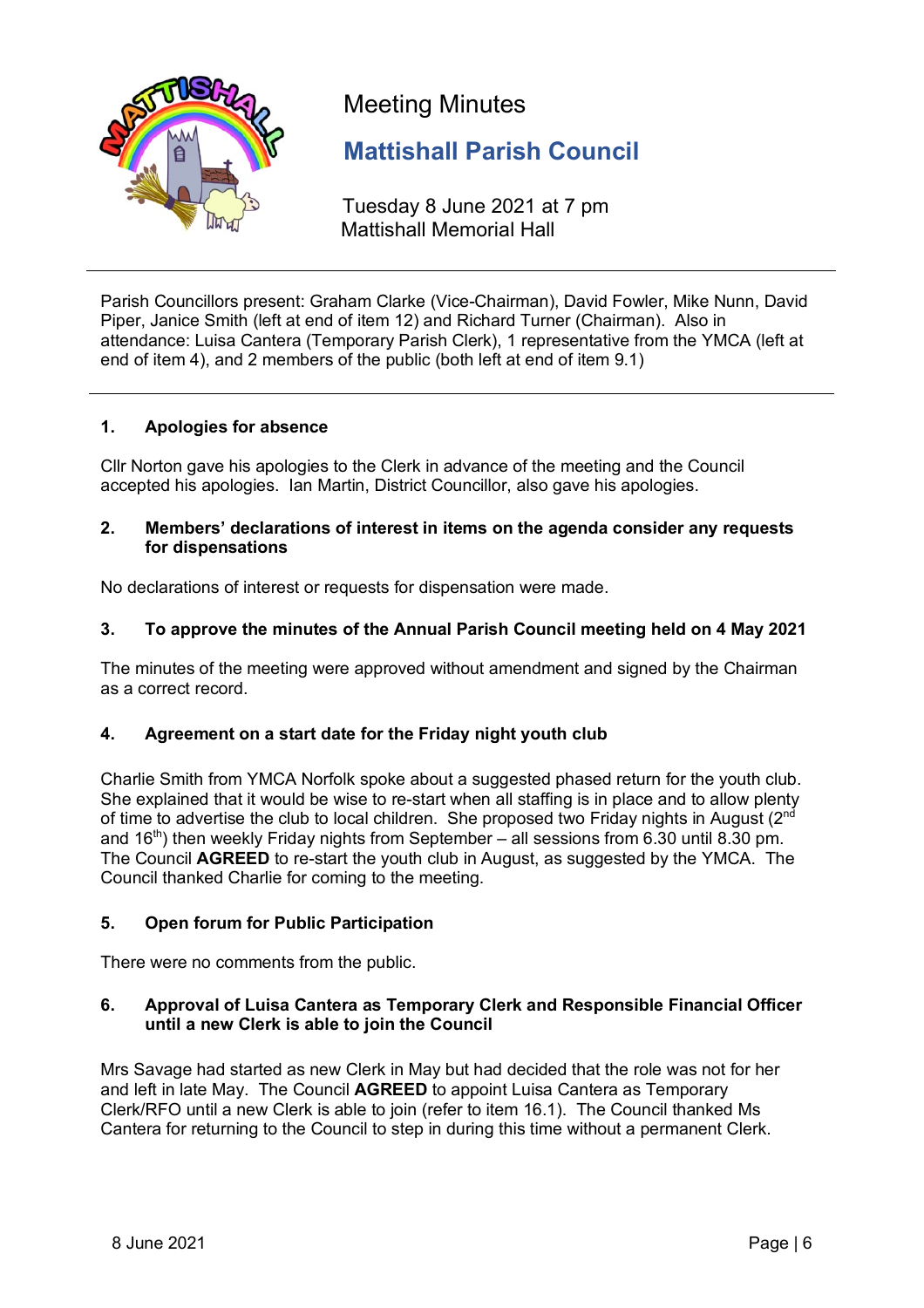#### **7. To report progress on items not on the agenda from the last meeting (Clerk's Report)**

The Temporary Clerk explained that as she had not been in post during May (only to train the new Clerk) she was not able to write a report reflecting on the past month.

# **8. Planning matters**

## **8.1. To receive results of applications**

3NM/2021/0042/NMA – Poplar Farm, 41 South Green - Amendment to pp 3PL/2019/0849/D - Minor amendments to the siting of dwellings within Plots 7- 12 inclusive (non-material minor amendment): Approved.

3PL/2021/0552/HOU – 12 Wesley Close – Proposed single storey side extension: Approved.

3PL/2021/0408/LB, Ivy Barn, Welgate – Painting existing cedar cladding to rear and side of main building and cart lodge located opposite: Approved.

## **8.2. To receive recommendation from Planning and monitoring group on current applications**

The council agreed to submit the following comments to Breckland Council:

3PL/2021/0608/HOU – 9 Lime Tree Close – Demolition of existing side porch and construction of single storey side and rear extensions: The Parish Council requests that the Local Planning Authority considers the impact the proposal would have on the amenity of neighbouring properties (Local Plan Policy HOU12). Specifically, the assessment should be in respect of overlooking, loss of light, privacy and overshadowing.

3PL/2021/0695/VAR – Willow Lodge, Willow Close – Variation of condition numbers 2 & 3 on 3PL/2019/1602/F Redesign of dwelling: The Parish Council requests that the Local Planning Authority considers the impact the proposal would have on the amenity of neighbouring properties (Local Plan Policy HOU12). Specifically, the assessment should be in respect of overlooking, loss of light, privacy and overshadowing.

3PL/2021/0671/HOU – West End House, 135 Dereham Road – Proposed garage/store/office and new access: The Parish Council objects to this application. This has been submitted as a Householder Application but primarily relates to a business/employment related activity effectively transforming a residential plot to a commercial operation. The application includes additional access driveway which appears to have already been commenced, indicating this to be at least a partially retrospective application. Whilst the Parish Council in its Neighbourhood Plan seeks to support existing businesses, it is felt that this proposal is not on a scale compatible with Mattishall's rural character and function as a Local Service Centre (NP Objective 11). This proposal is for a large building (20m x 7m x 6m high) and is contrary to Local Plan Policy EC03 by virtue of its scale, bulk, and appearance being incompatible with the character of its surroundings. No evidence has been provided to demonstrate that other suitable sites are not available (Policy EC04). The proposal, by virtue of its scale will have a negative overshadowing impact on neighbouring residential properties (Moorfield) and the important visual approach to the village's western gateway. The proposal is thereby contrary to Local Plan Policy COM03 and should be refused.

3PL/2021/0747/LB – Several House Church Plain – Replacement of 7 existing windows with slimline double-glazed units or single-glazed units all to match the existing windows in pattern, detailing and timber sections: This architecturally sympathetic proposal is supported by the Parish Council.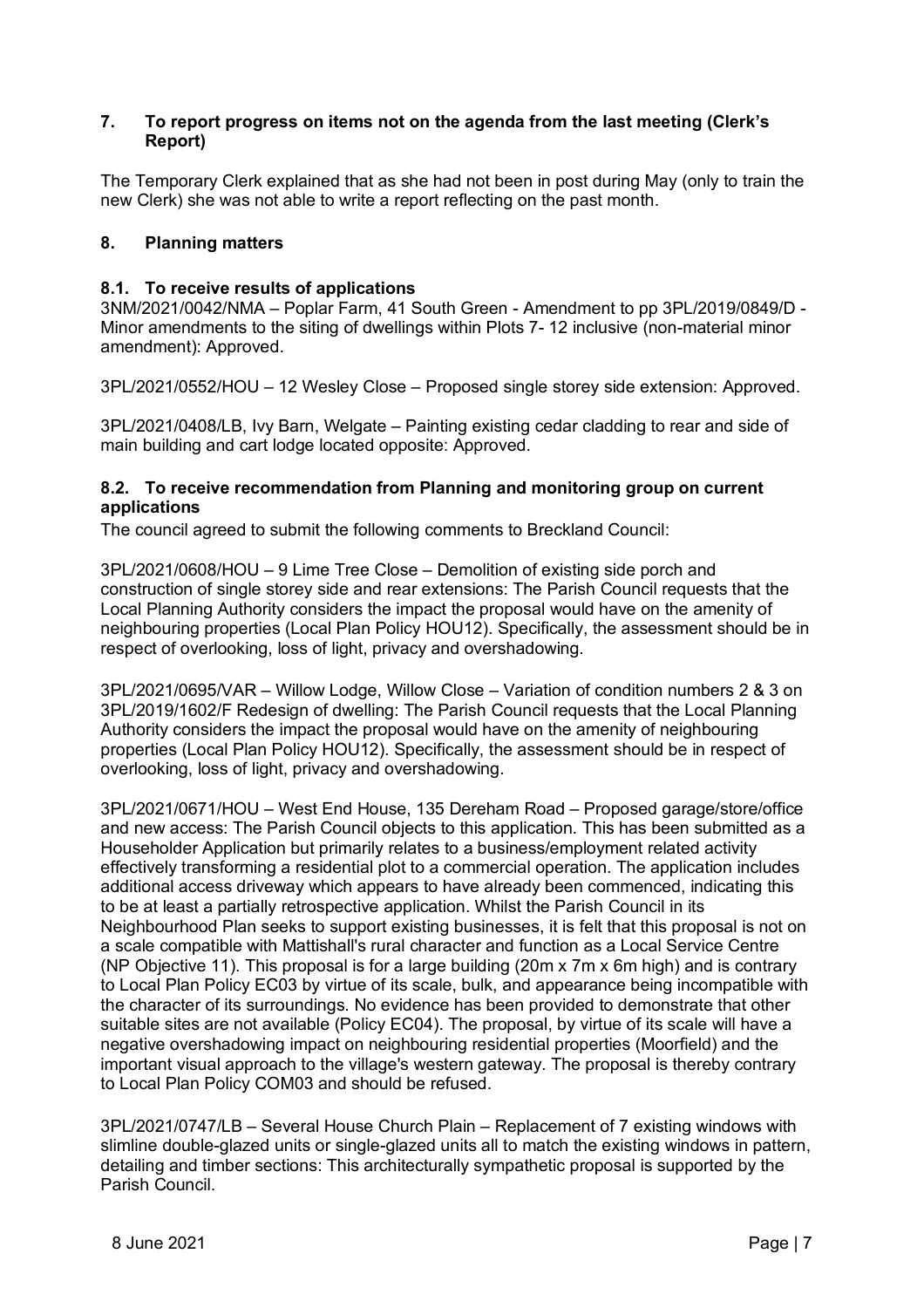3NM/2021/0042/NMA – Poplar Farm, 41 South Green – Amendment to pp 3PL/2019/0849/D minor amendment to the siting of dwellings with plots 7-12 (non-material amendment): The Parish Council has no objection.

3PL/2021/0673/HOU – 1 Camping Close – Demolition of garage and conservatory and erection of extension to rear (including dormer/first floor extension) and single storey extension to side to form annexe (Householder): The Parish Council would bring the following issues to the attention of the Local Planning Authority: 1. The development site is adjacent to and visible from a conservation area and would introduce a changed palette of materials visible from Mattishall Cemetery. 2. Conditioning to ensure the proposed annexe remains ancillary to the main dwelling should be considered. 3. The loss of garage parking space combined with the increase in accommodation may result in inappropriate street parking. 4. Consideration should be given to the impact the proposal would have on the amenity of the neighbouring property. The significant increase in floorspace and its effect of overbearing impact and visual dominance should be assessed in relation to Local Plan Policy COM3.

3PL/2021/0784/HOU – 35 Burgh Lane – New Vehicular Access to the Highway to Provide Additional Off-Road Parking Space: For a previous application: 3PL/2021/0456/HOU Mattishall Parish Council commented that the neighbour at number 40 has driveway access to a garage from Burgh Lane, therefore the proposal is considered to be in keeping. The applicant would however, need to seek approval from the Highways Authority and use an approved contractor to install a dropped kerb to the highway. This application was refused on grounds of visibility and proposed materials. If these concerns have now been addressed to the satisfaction of the Highways Authority then Mattishall Parish Council has no further observations.

## **8.3. Update on the Hopkins development on land south of Dereham Road**

Cllr Fowler reported that the s106 agreement is very close to conclusion. Breckland Council and Hopkins agree with the creation of a community orchard, open space land and 8 allotments. A solicitor to assist with legal advice had already been approved by the Parish Council so it was confirmed that Leathes Prior Solicitors will be appointed.

# **9. Update from councillors**

## **9.1. Flooding issues**

The Chairman reported that he attended several meetings recently on flooding and picked up some tips on how/where to report flooding issues. There has been some progress in the South Green area as Highways had cleared several water culverts. The public should be encouraged report issues to the Lead Local Flooding Authority (LLFA).

## **9.2. Kerbing outside the churchyard wall**

Kerbing has been agreed to continue from the section in front of the fish and chip shop on Church Plain to the junction of Dereham Road. It will be paid for via the 50/50 Parish Partnership Scheme by the Parish Council and Norfolk County Council. The Clerk was asked to contact Highways to request the final design.

## **10. Update from the Open Spaces Working Group (OSWG)**

Cllr Piper gave an update. Cemetery: The noticeboard has been reset and members plan to varnish it this week. Churchyard: The wall repairs have been agreed by All Saints Church and the diocese and a start date is awaited from the builder. A contractor is working on setting back the gate onto Dereham Road; the Clerk was asked to chase progress. Play area: There is an issue with children climbing onto a wall and throwing rubbish into a neighbouring garden.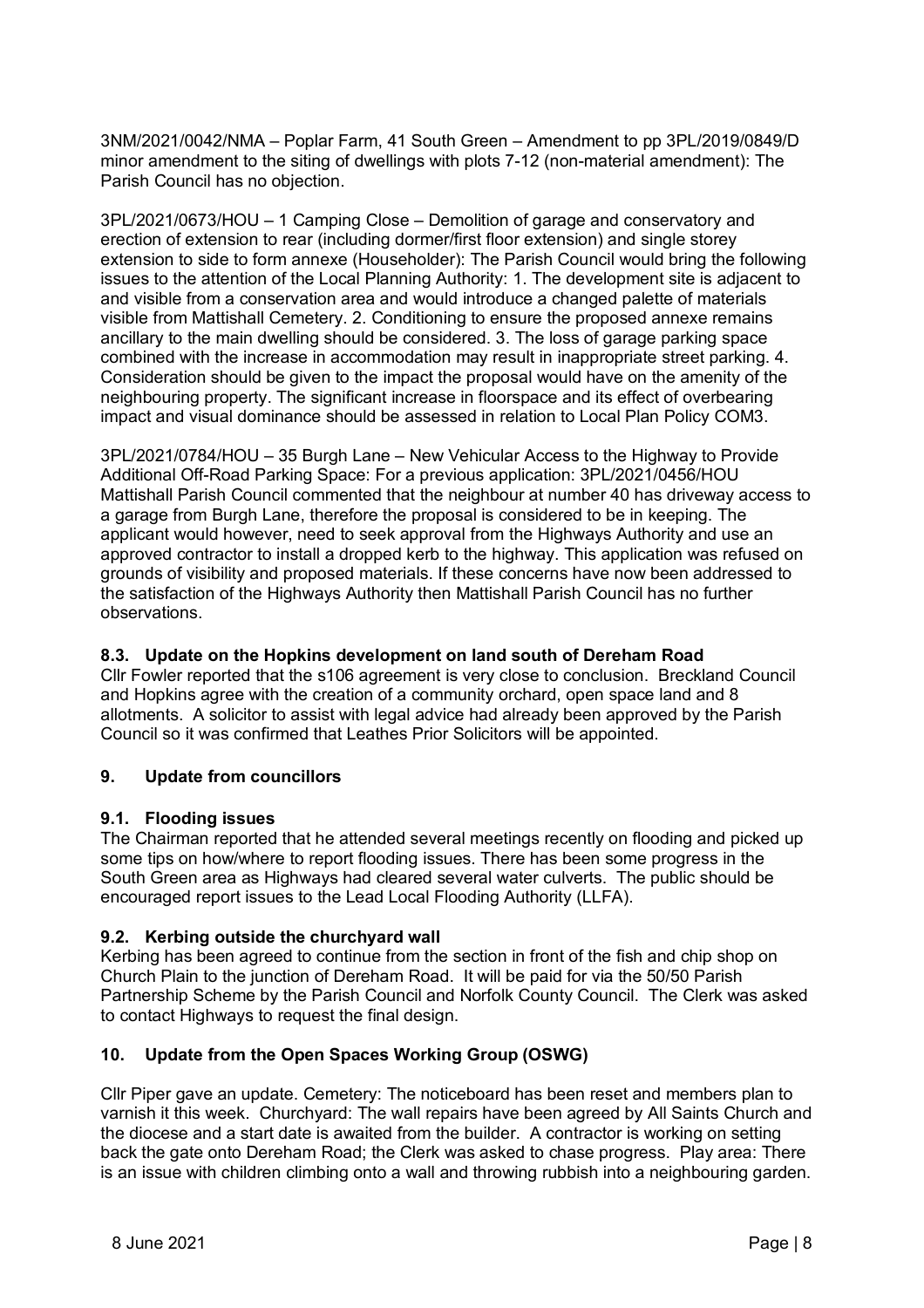The bench in the gym area will be moved away from the wall and Cllr Piper will liaise with the neighbour to monitor the situation. Village green: The slats on the vandalised bench will be repaired by Cllr Fowler. Members of the OSWG will meet with the handyman later this week to discuss his workload and priorities.

## **10.1. Discussion and agreement on gardening work at village green and cemetery**

The gardener has not returned to continue weeding work at the village green and cemetery. The Council **AGREED** to pay a local gardener up to £300 to clear the weeds at the two locations.

# **11. Working groups**

# **11.1. Set up a working group to review Council policies and procedures**

Councillors Fowler, Piper and Turner agreed to be part of a new working group to review policies and procedures.

# **11.2 Membership of a flooding group**

The Chairman and Cllr Clarke agreed to be part of a flooding group that will research ways of resolving any village flooding issues.

## **12. 'Dog poo sign' competition and agreement on a winner**

Five competition entries had been received for a poster design to encourage owners to pick up after their dogs. The Council **AGREED** to select posters B and D. Cllr Piper will liaise with the primary school who had organised the entries. Both children will receive a £10 gift voucher donated by a villager. The villager will pay for the production of two A3 signs.

## **13. Finance**

## **13.1. Approval of insurance policy**

The Council **AGREED** to engage in a 3-year contract with Norris and Fisher Insurance Brokers at £694 per year.

## **13.2. Agreement of an amendment to the Council's Financial Regulations document**

The Chairman explained that he had reviewed the Financial Regulations document and proposed the following amendments: 1 To suspend Financial Regulation item 2.2 until the end of April 2022 to allow the Chairman to be Internal Control Audit Officer; 2 To amend item 4.1 to read 'Vice-Chair' instead of Chair to remove any potential conflict in roles; 3 In order to address the recommendations of the Internal Auditor, an additional paragraph should be added to section 3 stating: 'The total budget and precept amounts will be minuted in detail and the Internal Control Audit Officer will approve the precept documentation before it is submitted to the District Council.' The Council **AGREED** to adopt these amendments.

## **13.3. Agreement of a debit card for use by the Clerk**

The Chairman explained that there are a number of recurring payments, e.g. Office, anti-virus software, Zoom, that are only taken from cards. The Council **AGREED** that a debit card via the Council's current account is organised for the incoming Clerk to use for such payments as well as other Council business as necessary.

## **13.4. Agreement of a mobile phone for use by the Clerk**

The Chairman proposed that the incoming Clerk is supplied with a mobile phone. This would mean that the reference for the various software packages, contact numbers on the website, Facebook, etc, would remain fixed and not change regardless of circumstances. Many phones are now dual SIM which would enable the clerk to still have access to their private service if